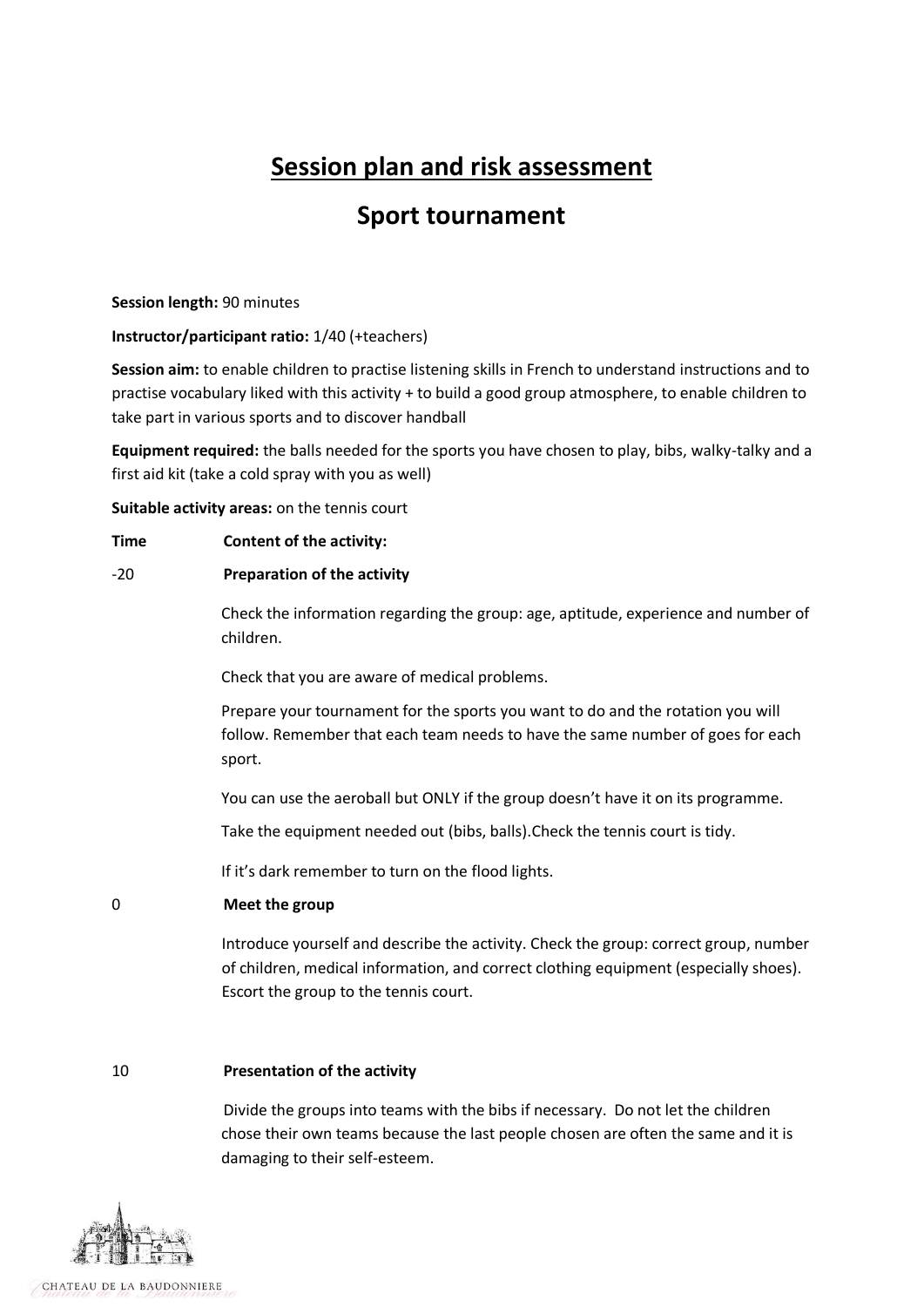Explain the rules for the sport chosen and show the group the limits of the game court for the sport chosen. You can find explanations for different sports in the file in the staff room.

You have to organise a warm up before to start the tournament. Be imaginative with this. You can use one of the sports for example and make an exercise/game around it.

Think about the number of children that take part in a game at the same time. For safety reason, you **can't have more than** 24 people practising on the sports pitch at the same time = 12 for the smaller pitches. **Note:** for basketball it's 5 against 5, but can go to 6 vs 6 if you don't allow dribbling ; for handball, it's 7 against 7, but you can go to 8 vs 8 ; for volley-ball, it's 6 against 6 with a rotation system ; for football on a pitch it's 5 against 5 but you can go to 7 vs 7.

NO CONTACT is allowed for ANY sport. Make sure the players know and respect this rule. You can adapt the other rules and/or equipment to the level, age and numbers you have (e.g.: play volley-ball with a soft ball, play on the smaller baskets for under 11 year olds…)

Each sport needs to be supervised by at least one adult (teacher or instructor). If you have aeroball in your tournament, an instructor has to supervise it.

For a group of 60 children, there will be 2 Instructors, so you can use another play area (fencing room, boules pitch, in front of the château,…)

#### 80 **Review**

Be vigilant and keep an eye on your watch to stop the competition at the right time.

Review the activity using the appropriate review tools as listed below and language used. Announce the winner team.

Lead the group back to the château.

Don't forget to turn off the flood lights before leaving the pitch.

#### **Review tools for Sport Tournament**:

What I liked

Positive feedback

Language linked with the activity

#### **NB : NEW PITCH**

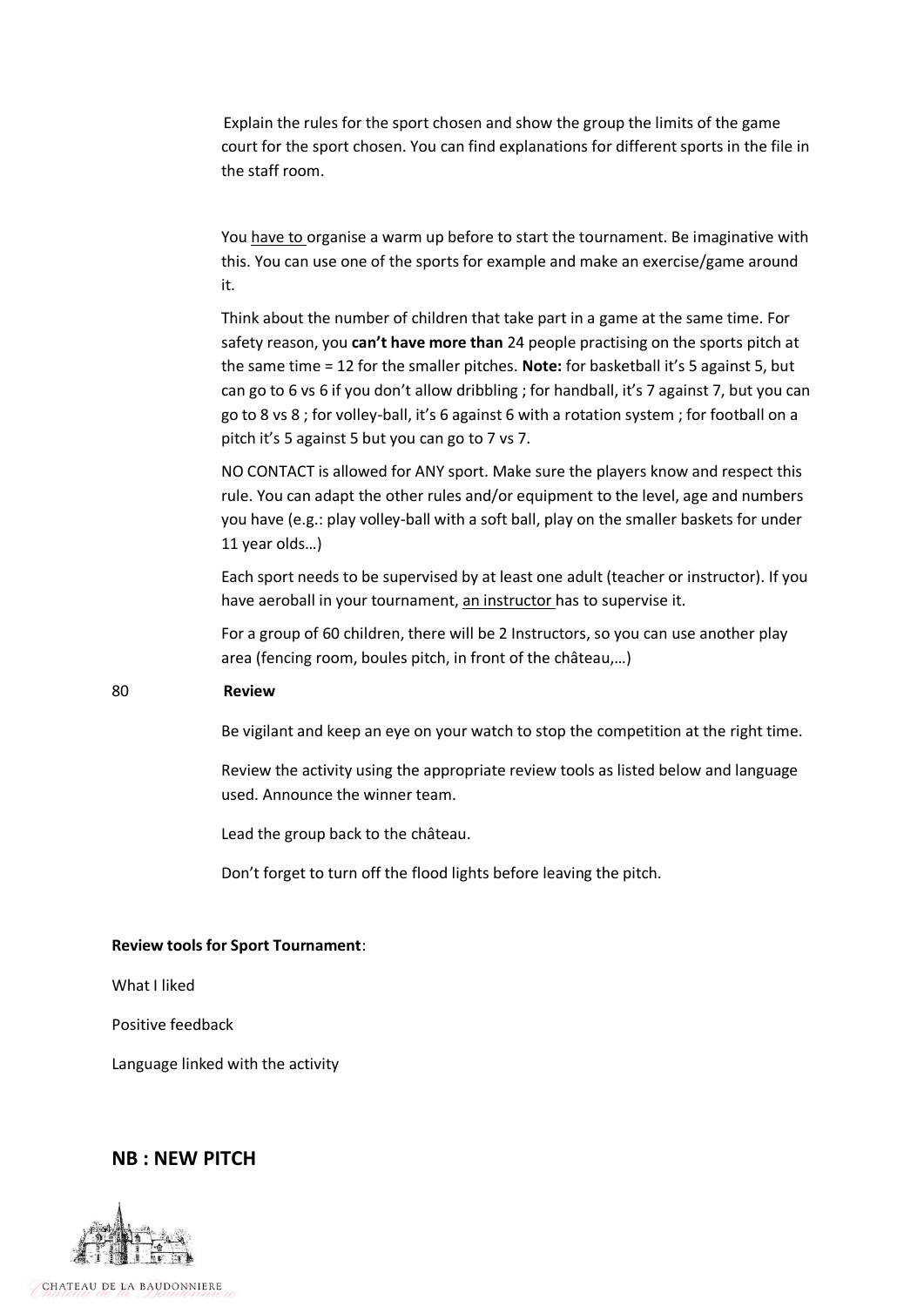- **It's possible for the children to use it with an adult present (teacher for the pitch, instructor for the homeball).**
- **It is possible to use it for evening activities : quiz, games, homeball, hockey. For hockey, make it clear that the stick must not leave the floor : they mustn't play golf with it. It's dangerous.**
- **For sports, 24 people can play at the same time: 12 (2x6) on the pitch, and 12 (4x3) in the 2 homeballs. For quiz, games etc there isn't really a limit on the number of people, it's up to you to see if they fit.**
- **IT IS NOT POSSIBLE to use the pitch to play football with Sixth Formers or adults.**

| <b>Danger</b>  | <b>Risk</b> | Persons at     | Degree of   | <b>Control measure</b>   | Consequence |
|----------------|-------------|----------------|-------------|--------------------------|-------------|
|                |             | risk           | probability |                          |             |
| Tripping over  | Injury      | Instructor/gro | Medium      | Instructor to give a     | Medium      |
| or slipping    |             | up             |             | safety brief and to      |             |
|                |             |                |             | keep control of the      |             |
|                |             |                |             | group. Instructor to     |             |
|                |             |                |             | check that the           |             |
|                |             |                |             | children are wearing     |             |
|                |             |                |             | the correct equipment    |             |
|                |             |                |             | and shoes, to check      |             |
|                |             |                |             | that the tennis court is |             |
|                |             |                |             | not too slippery if it's |             |
|                |             |                |             | been raining.            |             |
|                |             |                |             | Instructor to use the    |             |
|                |             |                |             | teachers to supervise    |             |
|                |             |                |             | the volleyball area.     |             |
| Damaged        | Injury      | Group          | Medium      | Instructor to check all  | Low         |
| equipment      |             |                |             | the equipment before     |             |
|                |             |                |             | giving it to the         |             |
|                |             |                |             | children                 |             |
| Twist a        | Injury      | Group          | Medium      | Instructor to play       | Medium      |
| finger, ankle, |             |                |             | some warm-up games,      |             |
|                |             |                |             | especially to prevent    |             |

## **RISK ASSESSMENT**